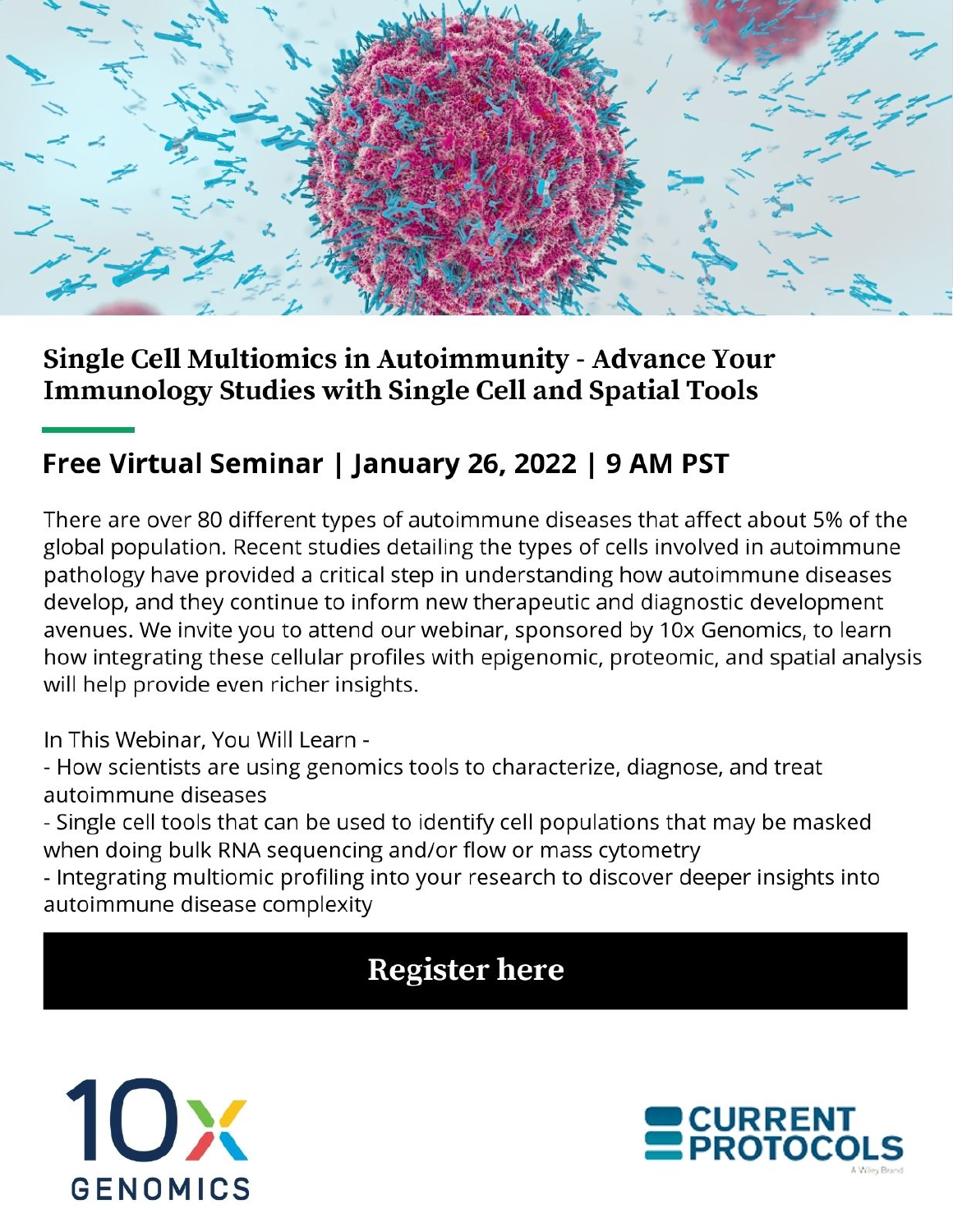#### Kimihito Ito ORCID iD: 0000-0003-4986-1795

### Relative Instantaneous Reproduction Number of Omicron SARS-CoV-2 variant with respect to the Delta variant in Denmark

Kimihito Ito $^{1^*}$ , Chayada Piantham<sup>2</sup>, and Hiroshi Nishiura $^3$ 

*1 International Institute for Zoonosis Control, Hokkaido University; itok@czc.hokudai.ac.jp*

*2 Graduate School of Infectious Diseases, Hokkaido University; chayada@czc.hokudai.ac.jp*

*3 Graduate School of Medicine, Kyoto University; nishiurah@gmail.com*

#### *\* Corresponding author*

#### Abstract

**The Omicron variant of the severe acute respiratory syndrome coronavirus 2 (SARS-CoV-2) has become widespread across the world in a flashing manner. As of December 7, 2021, a total of 758 Omicron cases were confirmed in Denmark. Using the nucleotide sequences of the Delta and Omicron variants registered from Denmark in the GISAID database, we found that the effective (instantaneous) reproduction number of Omicron is 3.19 (95%CI 2.82–3.61) times greater than that of Delta under the same epidemiological conditions. Proportion of Omicron infections among all SARS-CoV-2 infections in Denmark was expected exceed the 95% on December 28, 2021 with a 95% CI from December 25 to December 31, 2021. Given that the Delta variant or variants less transmissible than Delta are dominant in most countries, the rapid increase in Omicron in the virus population may be observed as soon as the Omicron is introduced. Preparing proactive control measures is vital, assuming the substantial advantage of the transmission by Omicron.**

Keywords: SARS coronavirus < Virus classification, Epidemiology, Evolution

This article has been accepted for publication and undergone full peer review but has not been through the copyediting, typesetting, pagination and proofreading process, which may lead to differences between this version and the Version of Record. Please cite this article as doi: 10.1002/jmv.27560.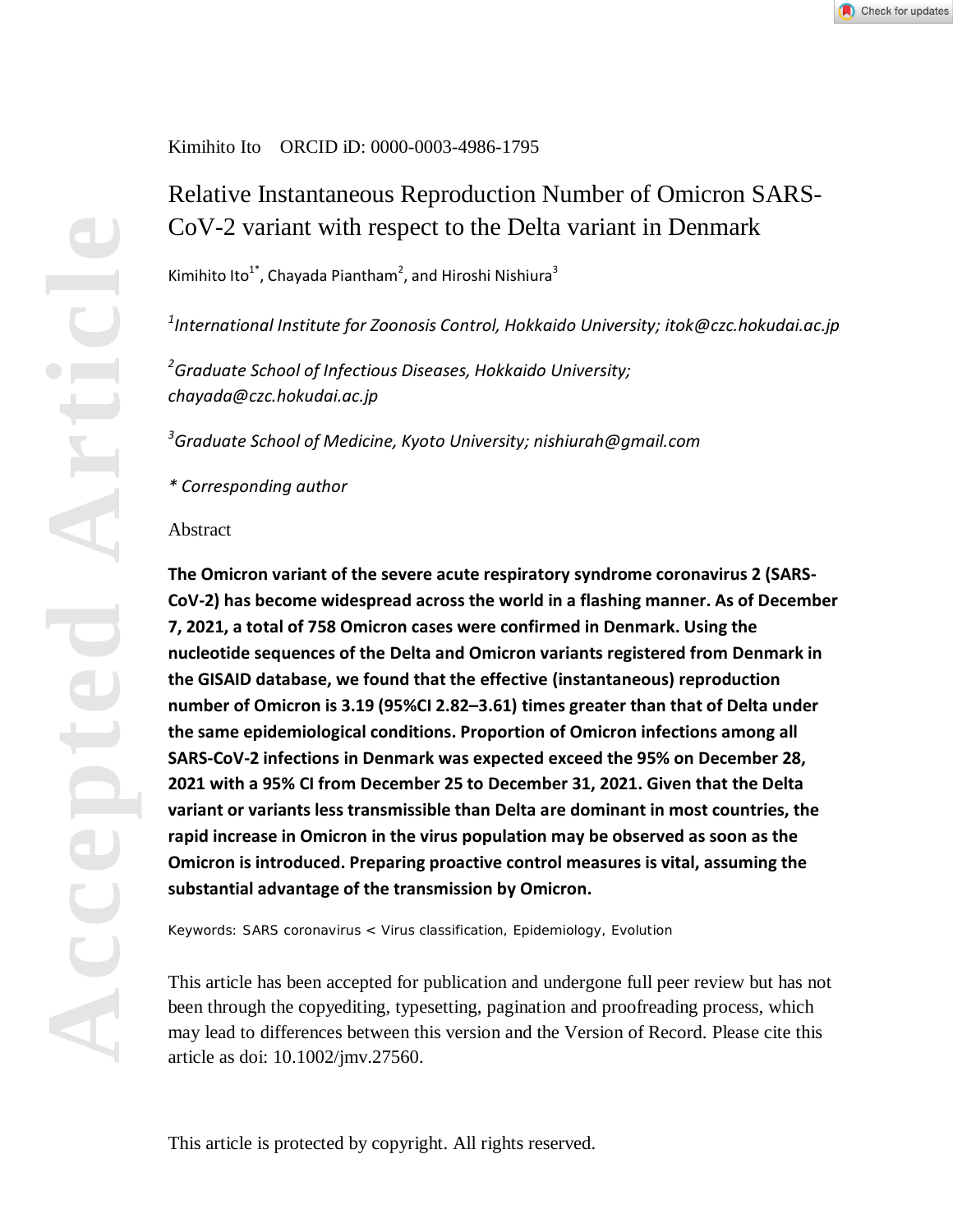#### Introduction

Since its designation as a variant of concern (VOC) by the World Health Organization (WHO) on November 22, 2021 (World Health Organization, 2021a), the Omicron variant of the severe acute respiratory syndrome coronavirus 2 (SARS-CoV-2) has become widespread across the world in a flashing manner. As of December 14, 2021, Omicron has been confirmed in 76 countries (World Health Organization, 2021b).

Datasets from countries with early spread of Omicron suggest that Omicron is more transmissible than the Delta variant. Pulliam et al. found that Omicron had substantial ability to evade immunity from prior infections with other variants or vaccination (Pulliam et al., 2021). Kuhlman et al. reported that Omicron infected individuals who were fully vaccinated and those who had additional booster shots (Kuhlmann et al., 2021). Rössler et al. found that titers of sera from vaccinated individuals to neutralize Omicron were much lower than any other analyzed variants (Rössler, Riepler, Bante, Laer, & Kimpel, 2021). Using frequencies of nucleotide sequences of Omicron and other variants identified in Gauteng province, South Africa, Nishiura et al. estimated that the reproduction number of Omicron was 4.2 times (95% confidence interval (CI): 2.1, 9.1) greater than that of the Delta variant (Hiroshi Nishiura et al., 2021).

As of December 7, 2021, a total of 758 Omicron cases were confirmed in Denmark (Espenhain et al., 2021). Given high coverage of COVID-19 vaccination in the country, 76% of these Omicron patients had received two doses of vaccination and additional 7.1% had three doses. The daily number of newly diagnosed cases in Denmark is swiftly growing. It is natural to think of this increase in the number of SARS-CoV-2 infections as the result of a rapid increase in the proportion of Omicron among the SARS-CoV-2 population in Denmark. Denmark is one of the countries having highest whole genome sequencing (WGS) capacities for SARS-CoV-2. As of December 17, the WGS rate of the country was 0.572 sequence per confirmed cases for the 48th week (from November 29 to December 5) of 2021 (Danish Covid-19 Genome Consortium, 2021).

In our previous paper, we have developed a method to estimate the relative instantaneous reproduction number,  $R_{RI}$ , of a variant with respect to (w.r.t.) another variant using time series of the numbers of observations of each variant (Ito, Piantham, & Nishiura, 2021). The  $R_{RI}$  of a target variant w.r.t a baseline variant is defined as the ratio of the effective reproduction number of the target variant to that of the baseline variant. In this Short Communication, we apply the method to the nucleotide sequences of the Delta and Omicron variants registered from Denmark in the GISAID database (Shu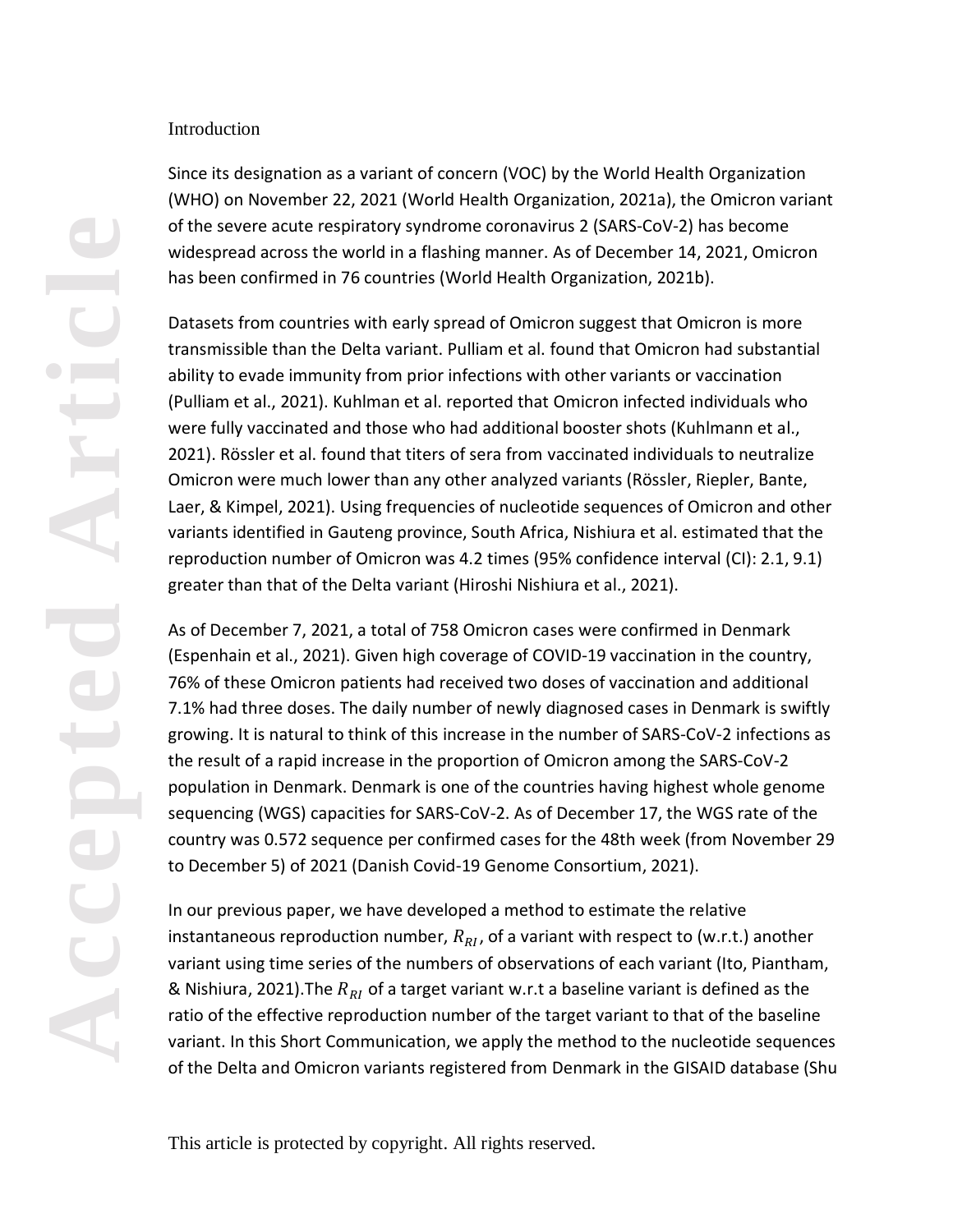& McCauley, 2017). By estimating the  $R_{RI}$  of Omicron w.r.t. Delta, we compare the effective reproduction number of Omicron with that of Delta in Denmark.

#### Result

As of December 18, 2021, the GISAID database has a total of 61,372 records of nucleotide sequences that were collected and submitted from Denmark (Shu & McCauley, 2017). Of these, 61,093 sequences were assigned to PANGO lineages corresponding to Delta and 272 sequences were assigned to those of Omicron in the metadata provided by the GISAID database (Rambaut et al., 2020). The remaining 7 sequences were assigned to lineages other than Delta or Omicron and these were ignored in the subsequent analyses. The date of sample collection of the earliest Omicron sequence was November 22, 2021. The information on dates of sample collection and PANGO lineages of these sequences are provided in Supplementary Table 1.

The  $R_{RI}$  of Omicron w.r.t. Delta in Denmark was estimated to be 3.19 (95% CI 2.82–3.61) (Table 1), assuming that serial intervals follows a log-normal distribution with a mean of 4.7 day and a standard deviation of 2.9 day (H. Nishiura, Linton, & Akhmetzhanov, 2020). Namely, it is expected that the effective reproduction number of Omicron at a time point is 3.19 greater than that of Delta under the same epidemiological conditions.

Figure 1 shows frequencies of Omicron and Delta variants estimated from the dates and lineages of SARS-CoV-2 samples registered from Demark (Supplementary Table 1). It is expected that the proportion of infections by Omicron among SARS-CoV-2 infections in Denmark will exceed 95% on December 28, 2021 with a 95% CI from December 25 to December 31, 2021.

Figure 2 shows the population average of  $R_{RI}$  of variants circulating in Denmark w.r.t. Delta from November 1, 2021 to January 8, 2022. The population average of  $R_{RI}$  w.r.t. Delta remains around one until the end of November, since most of SARS-CoV-2 infections were that of Delta. The population average of  $R_{RI}$  suddenly increases around the middle of December, due to the replacement of circulating viruses from Delta to Omicron. It is expected that the proportion average of transmissibility of SARS-CoV-2 viruses circulating in Demark on January 1, 2021 is 3.15 (95% CI: 2.76–3.59) times greater compared to the situation where only Delta was circulating in the population. This means that, if epidemiological conditions are unchanged, the effective reproduction number of SARS-CoV-2 infections will increase more than three folds within a matter of a month.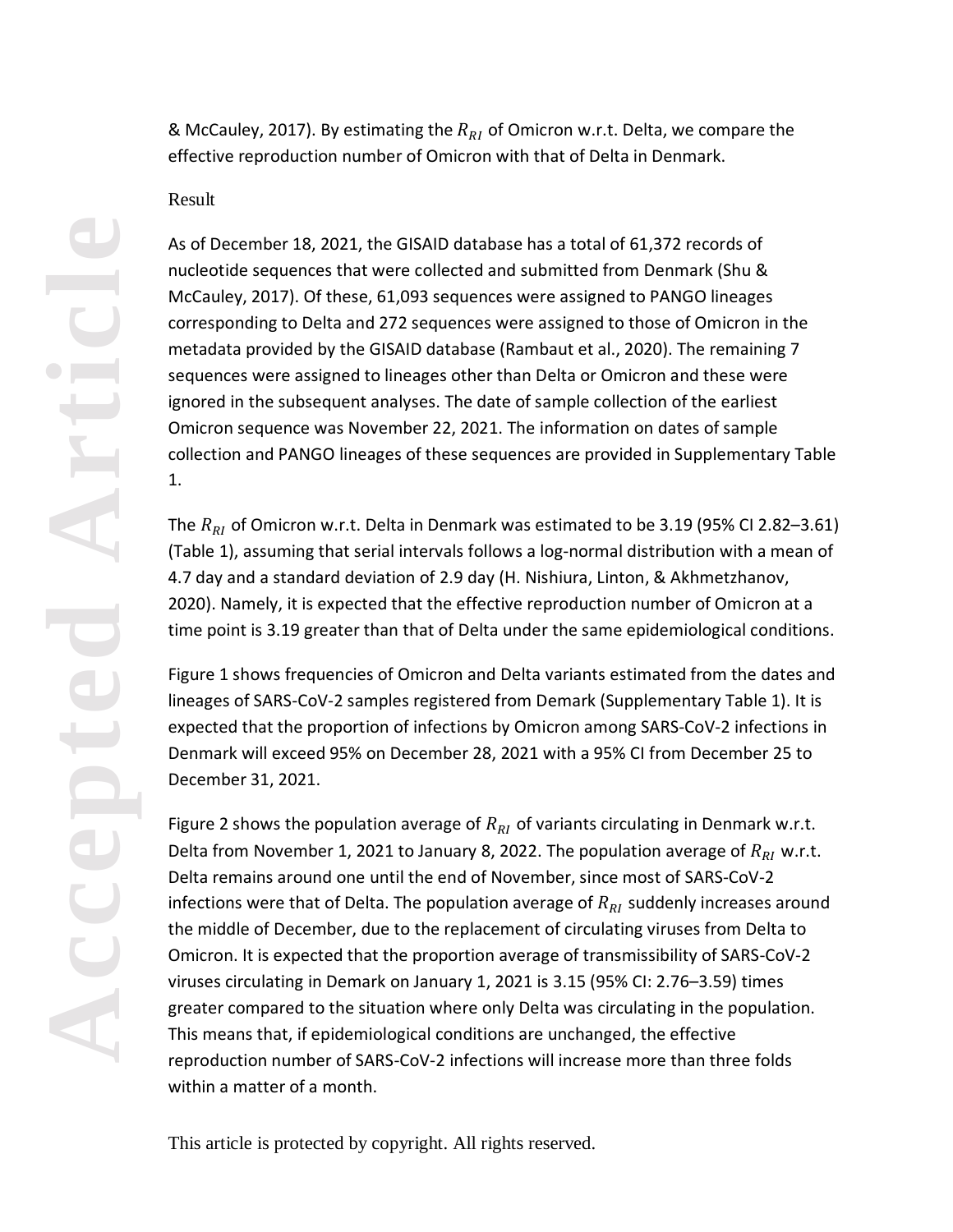#### Discussion

We have estimated the effective (instantaneous) reproduction number of Omicron as 3.19 (95% CI 2.82–3.61) times greater than that of Delta under the same epidemiological conditions. Proportion of Omicron infections among all SARS-CoV-2 infections in Denmark was expected exceed 95% on December 28, 2021 with a 95% CI from December 25 to December 31, 2021. The effective reproduction number of SARS-CoV2 infections in Denmark was expected to increase more than three folds from December 1, 2021 to January 1, 2020, if epidemiological conditions are unchanged.

Our estimates from Danish data were consistent with the other one from Gauteng, South Africa (Hiroshi Nishiura et al., 2021). Theoretically, the enormous advantage of transmission can stem from two independent factors, (i) intrinsically greater transmissibility of Omicron compared to that of Delta, and (ii) substantial capacity of Omicron variant to escape from existing population-level immunity conferred either naturally or by vaccination. While (i) is not refuted, multiple studies demonstrated that the Omicron variant escapes from human immunity more efficiently than Delta (Kuhlmann et al., 2021; Pulliam et al., 2021; Rössler et al., 2021). While vaccination coverage in South Africa was approximately 30% with DNA vaccine (AstraZeneca vaccine) and the remainders were thought to have acquired infection naturally, more than 70% of Danish population was fully vaccinated partly using mRNA vaccines. The value of the present short communication is that the replacement of Delta by Omicron is seen at a comparable speed even in such a setting, and thus, other countries with widespread use of mRNA vaccine should recognize the substantial risk of immune evasion.

The estimates obtained in this study are completely based on the nucleotide sequences submitted to the GISAID database from Denmark. One of the possible limitations of this study is reporting bias. If the reporting of Omicron is prioritized in WGS analyses in the country, the  $R_{RI}$  of Omicron w.r.t. Delta might have been overestimated. Given high WGS rate in Denmark (Danish Covid-19 Genome Consortium, 2021), however, the extent of reporting bias may be minimal. Evaluation of similar datasets (e.g. S-gene deletion data) would be useful for validating our finding.

#### Method

The  $R_{RI}$  of Omicron w.r.t. Delta was calculated using the method proposed by Ito et al. (Ito et al., 2021). Briefly, the  $R_{RI}$  of Omicron w.r.t. Delta at calendar time t is defined as the  $R_{omicron}(t)/R_{Delta}(t)$ , where  $R_{omicron}(t)$  and  $R_{Delta}(t)$  are instantaneous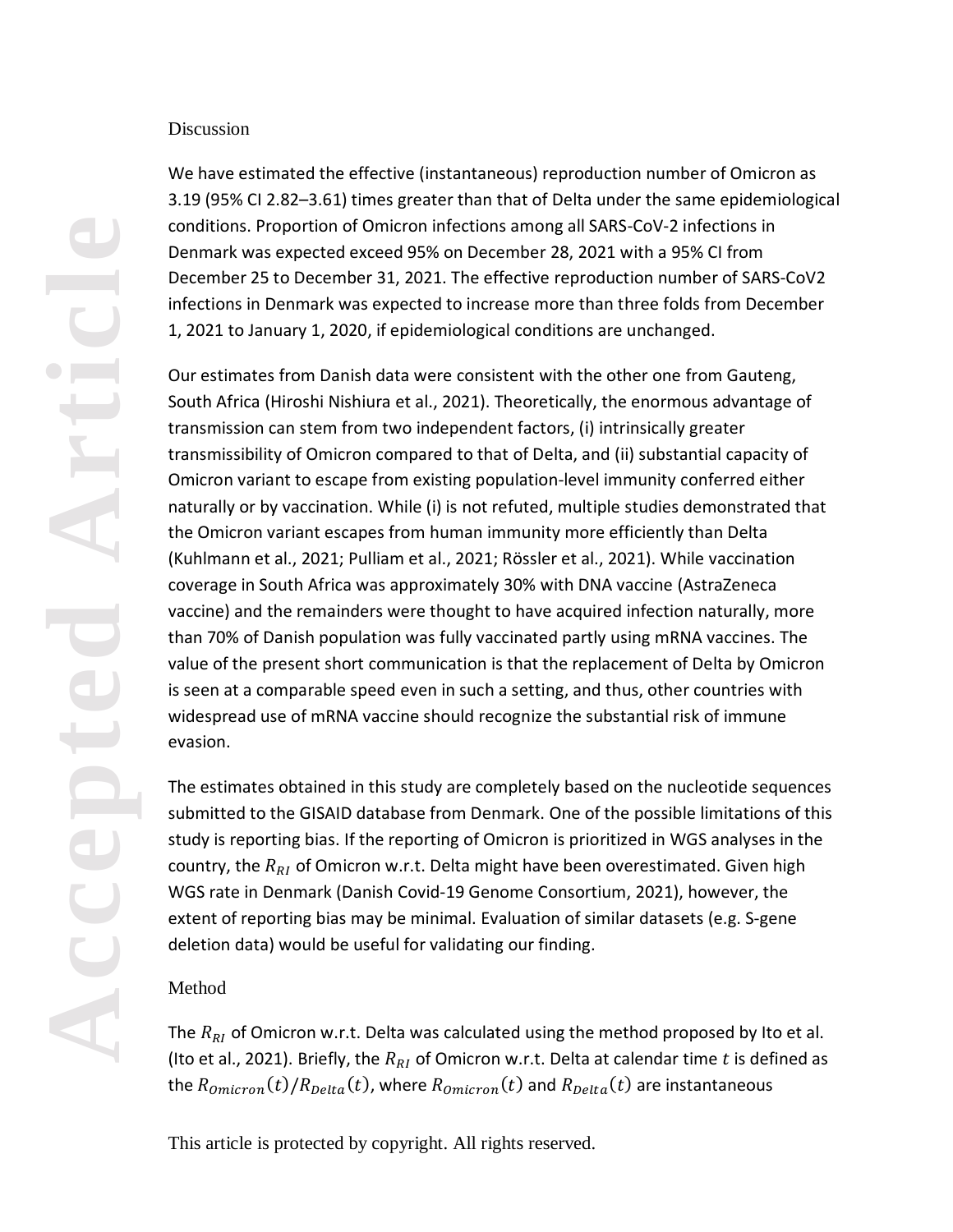reproduction numbers of infections by Omicron and Delta at calendar time  $t$ , respectively (Fraser, 2007). Assuming that  $R_{RI}$  of Omicron w.r.t. Delta has a constant value of  $1 + s$  over time and that no lineages other than Omicron or Delta is circulating in the population, the frequency of Omicron in the population at time t,  $q_{omicron}(t)$ , can be represented as

$$
q_{omicron}(t) = \frac{\sum_{j=1}^{l} g(j) (1+s) q_{omicron}(t-j)}{1+s \sum_{j=1}^{l} g(j) q_{omicron}(t-j)},
$$

where  $g(i)$  is the probability mass function of serial intervals of which values are small enough to be neglected for  $j < 1$  and  $j > l$ .

Suppose that Omicron was introduced in the population at time  $t_{Omicron}$  with a frequency at  $q_{omicron}(t_{omicron})$ . Let  $N(t)$  be the number of sequences of either Omicron or Delta at calendar time  $t$ . Assuming that the Omicron sequences are sampled following a binomial distribution with probability  $q_{omicron}(t)$  in  $N(t)$  trials, the  $R_{RI}$  of Omicron w.r.t. Delta, which is equal to  $1 + s$ , can be estimated by maximizing the likelihood function of the binomial distribution.

#### Acknowledgement

We gratefully acknowledge the laboratories responsible for obtaining the specimens and the laboratories where genetic sequence data were generated and shared via the GISAID Initiative, on which this research is based. The information on originating laboratories, submitting laboratories, and authors of SARS-CoV-2 sequence data can be found in Supplementary Table 1. We thank Heidi Gurung, Bradley Suchoski, and Sid Baccam in IEM in the United States of America for their help to convert our R program into the Julia language. This work was supported by the Japan Agency for Medical Research and Development (grant numbers JP20fk0108535). K.I. received funding JSPS KAKENHI (21H03490). C.P. was supported by the World-leading Innovative and Smart Education Program (1801) from the Ministry of Education, Culture, Sports, Science, and Technology, Japan. H.N. received funding from Health and Labor Sciences Research Grants (20CA2024, 20HA2007, and 21HB1002); the Japan Agency for Medical Research and Development (JP20fk0108140); JSPS KAKENHI (21H03198) and the Japan Science and Technology Agency (JST) SICORP program (JPMJSC20U3 and JPMJSC2105). The funders had no role in the study design, data collection and analysis, decision to publish, or preparation of the manuscript.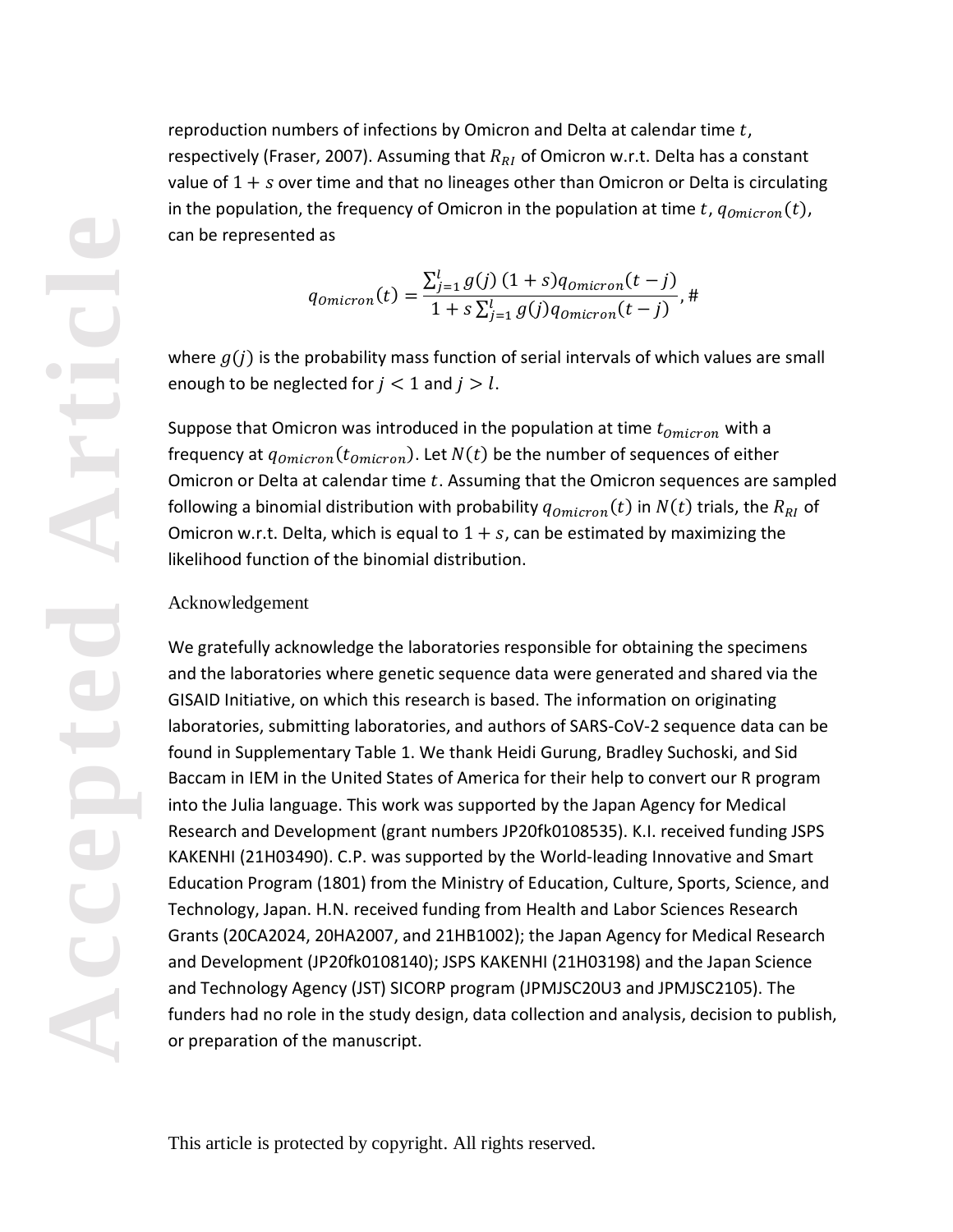#### Data Availability

Supplementary Table 1 contains all data needed to reproduce the result of this study.

Conflict of Interest

We declare that there is no conflict of interest.

Author Contribution

KI and CP collected data and conducted estimation. HN addressed public health implications. KI, CP, HN wrote the paper.

#### Figures

**Figure 1. Estimated frequencies of Omicron and Delta variants in Demark from November 1, 2021 to January 8, 2022. Circles and triangles represent observed frequency of sequences assigned to Omicron and Delta in the GISAID database from November 1 to December 9, 2021. Solid lines indicate the maximum likelihood estimates of frequencies of Omicron (red) and Delta (blue) variants. Dashed lines represent predicted frequencies of Omicron (red) and Delta (blue) in Demark from December 10, 2021 to January 8, 2022. Dotted lines show 95% CI lower and upper bounds of estimated and predicted variant frequencies.** 

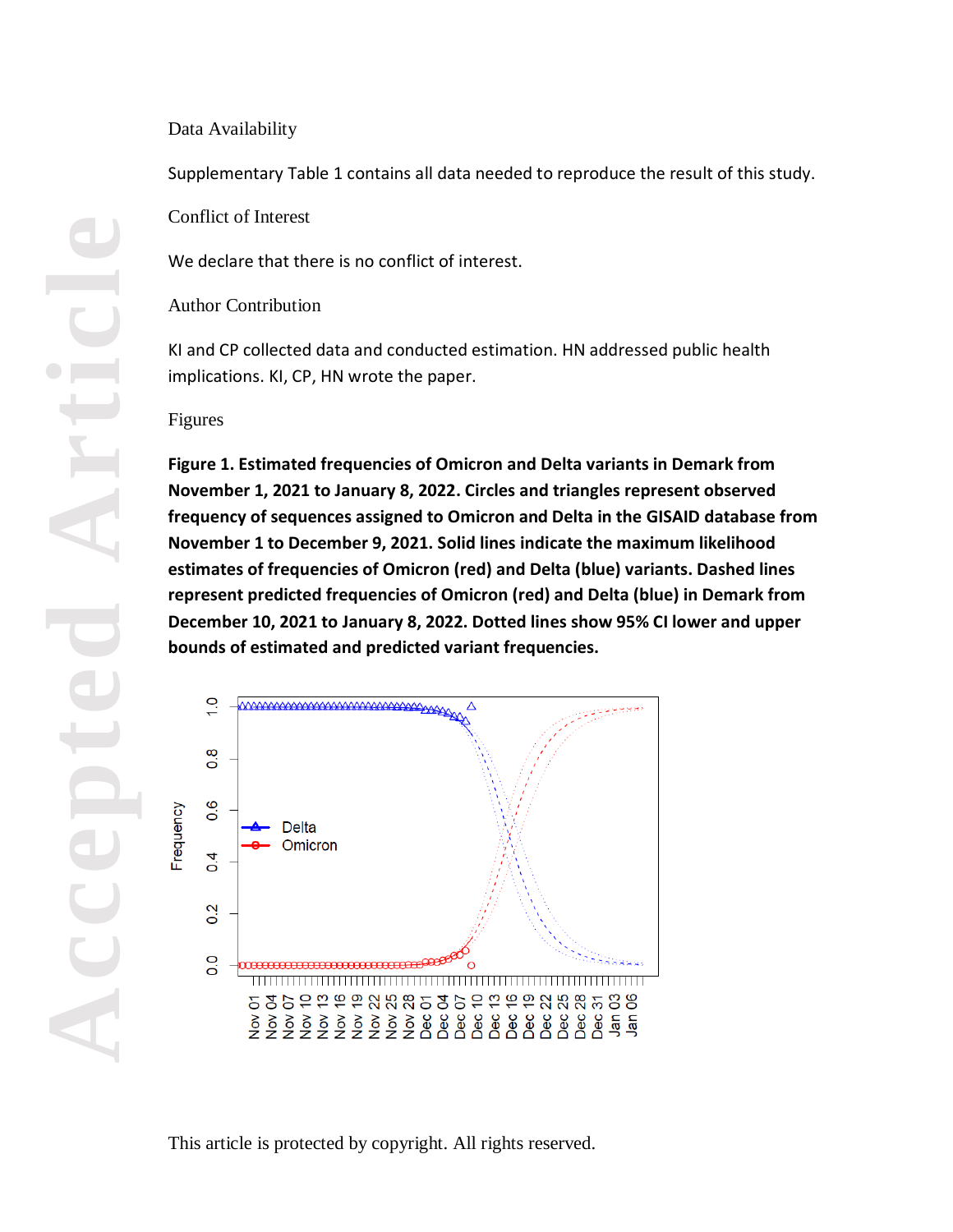Figure 2. Population average of  $R_{RI}$  of variants circulating in Demark w.r.t Delta from **November 1, 2021 to January 8, 2022. The solid line (until December 9) and dashed line (from December 10) indicate the maximum likelihood estimates, and dotted lines represent its 95% CI.**



#### References

- Danish Covid-19 Genome Consortium. (2021). Genomic overview of SARS-CoV-2 in Denmark. Retrieved from https://www.covid19genomics.dk/statistics
- Espenhain, L., Funk, T., Overvad, M., Edslev, S. M., Fonager, J., Ingham, A. C.,... Müller, L. (2021). Epidemiological characterisation of the first 785 SARS-CoV-2 Omicron variant cases in Denmark, December 2021. *Eurosurveillance, 26*(50), 2101146. doi:10.2807/1560-7917.ES.2021.26.50.2101146
- Fraser, C. (2007). Estimating individual and household reproduction numbers in an emerging epidemic. *PLoS One, 2*(8), e758. doi:10.1371/journal.pone.0000758
- Ito, K., Piantham, C., & Nishiura, H. (2021). Predicted dominance of variant Delta of SARS-CoV-2 before Tokyo Olympic Games, Japan, July 2021. *Eurosurveillance, 26*(27), 2100570. doi:10.2807/1560-7917.ES.2021.26.27.2100570
- Kuhlmann, C., Mayer, C. K., Claassen, M., Maponga, T. G., Sutherland, A. D., Suliman, T.,... Preiser, W. (2021). Breakthrough Infections with SARS-CoV-2 Omicron Variant Despite Booster Dose of mRNA Vaccine. *SSRN Electronic Journal*(July), 1- 23. doi:10.2139/ssrn.3981711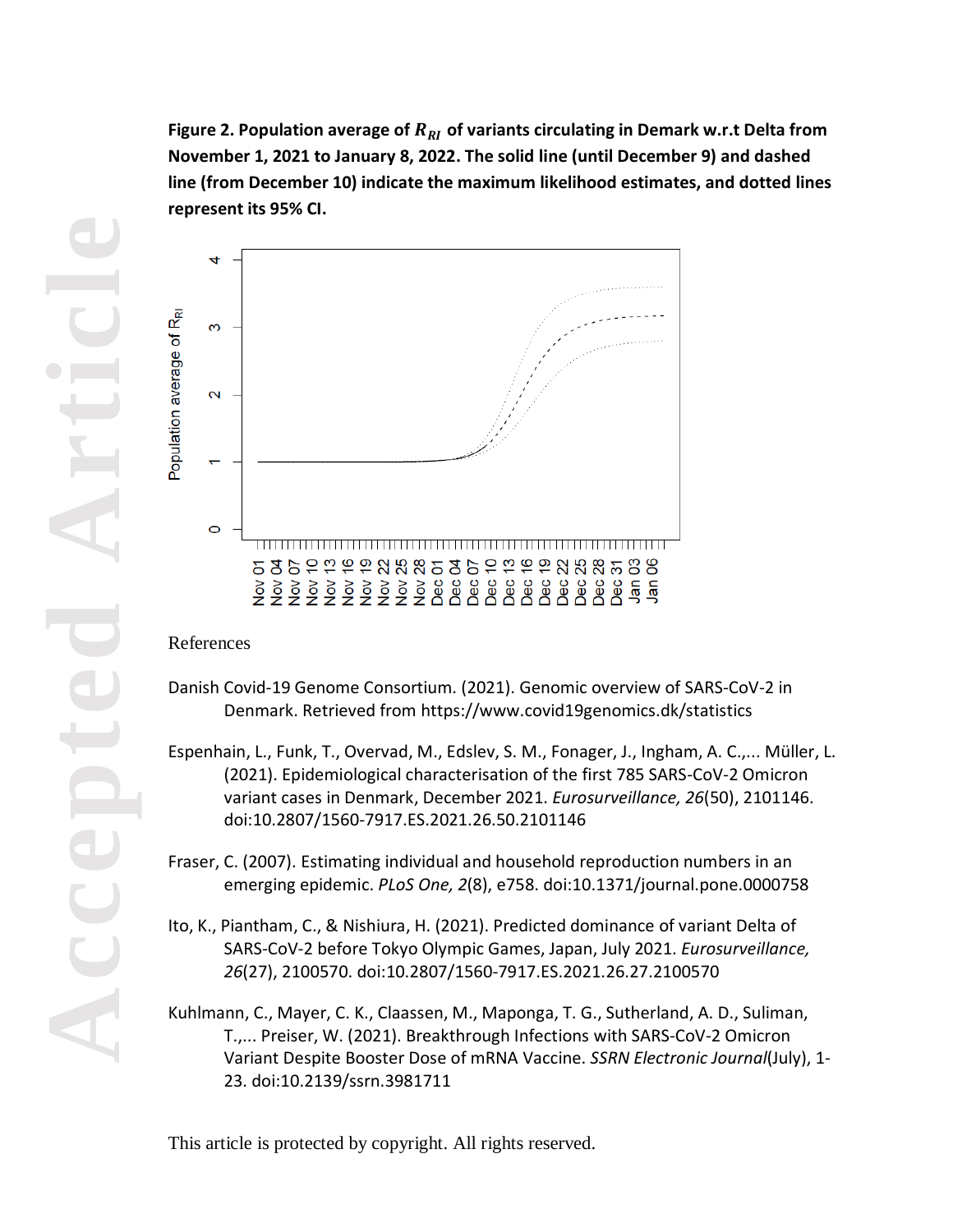- Nishiura, H., Ito, K., Anzai, A., Kobayashi, T., Piantham, C., & Rodriguez-Morales, A. J. (2021). Relative Reproduction Number of SARS-CoV-2 Omicron (B.1.1.529) Compared with Delta Variant in South Africa. *Journal of Clinical Medicine, (accepted)*.
- Nishiura, H., Linton, N. M., & Akhmetzhanov, A. R. (2020). Serial interval of novel coronavirus (COVID-19) infections. *Int J Infect Dis, 93*, 284-286. doi:10.1016/j.ijid.2020.02.060
- Pulliam, J. R. C., van Schalkwyk, C., Govender, N., von Gottberg, A., Cohen, C., Groome, M. J.,... Moultrie, H. (2021). Increased risk of SARS-CoV-2 reinfection associated with emergence of the Omicron variant in South Africa. *medRxiv*, 2021.2011.2011.21266068. doi:10.1101/2021.11.11.21266068
- Rambaut, A., Holmes, E. C., O'Toole, A., Hill, V., McCrone, J. T., Ruis, C.,... Pybus, O. G. (2020). A dynamic nomenclature proposal for SARS-CoV-2 lineages to assist genomic epidemiology. *Nat Microbiol, 5*(11), 1403-1407. doi:10.1038/s41564- 020-0770-5
- Rössler, A., Riepler, L., Bante, D., Laer, D. v., & Kimpel, J. (2021). SARS-CoV-2 B.1.1.529 variant (Omicron) evades neutralization by sera from vaccinated and convalescent individuals. *medRxiv*, 2021.2012.2008.21267491. doi:10.1101/2021.12.08.21267491
- Shu, Y., & McCauley, J. (2017). GISAID: Global initiative on sharing all influenza data from vision to reality. *Eurosurveillance, 22*(13). doi:10.2807/1560- 7917.ES.2017.22.13.30494
- World Health Organization. (2021a). Tracking SARS-CoV-2 variants. Retrieved from https://www.who.int/en/activities/tracking-SARS-CoV-2-variants/

World Health Organization. (2021b). Weekly epidemiological update on COVID-19 - 14 December 2021. Retrieved from https://www.who.int/publications/m/item/weekly-epidemiological-update-oncovid-19---14-december-2021